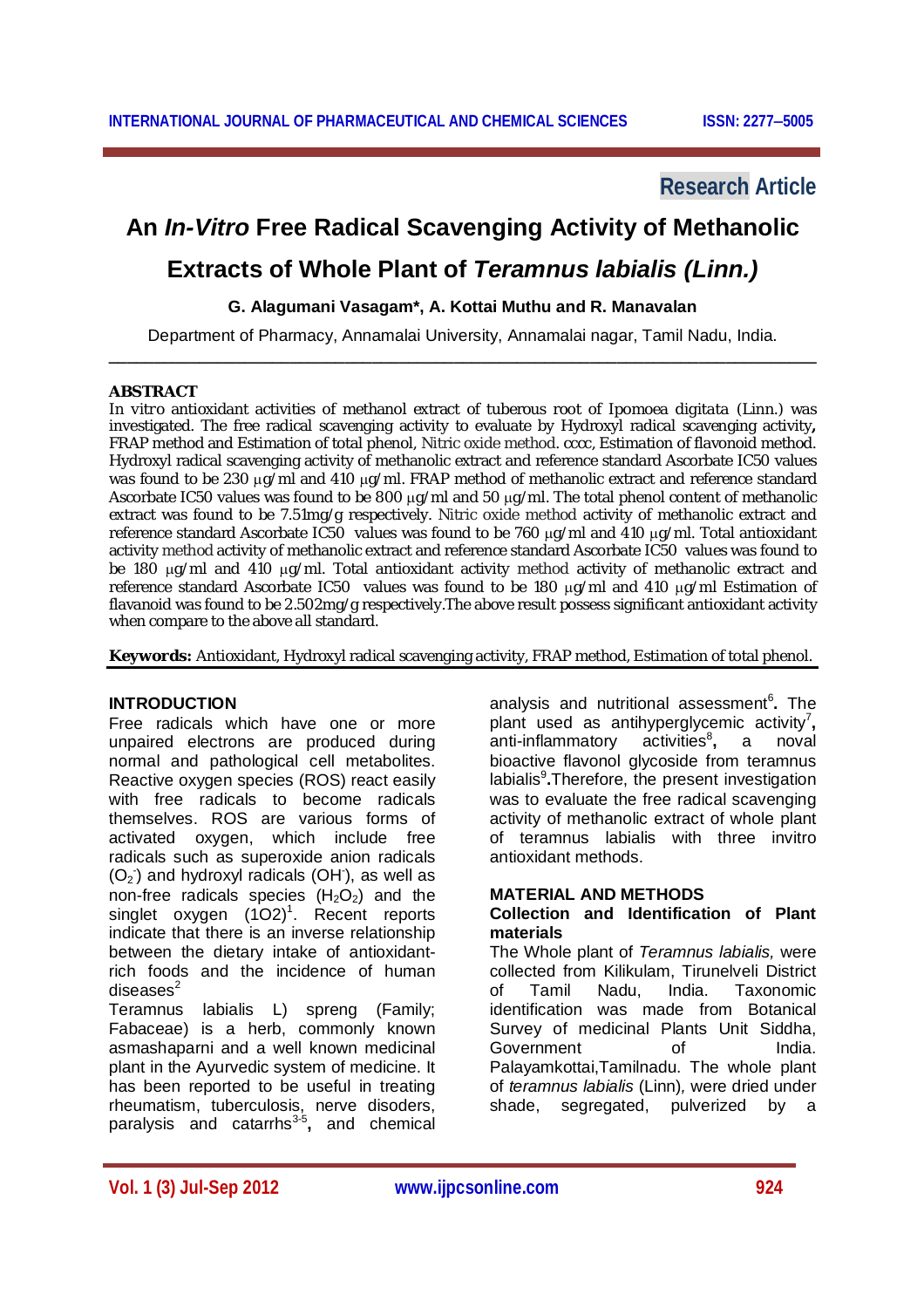mechanical grinder and passed through a 40 mesh sieve.

# **Preparation of Extracts**

The above powdered materials were successively extracted with methanol by hot continuous percolation method in Soxhlet apparatus<sup>10</sup> for 24 hrs. The extract was concentrated by using a rotary evaporator and subjected to freeze drying in a lyophilizer till dry powder was obtained.

# **Evaluation of Antioxidant activity by in vitro Techniques:**

**1. Hydroxyl radical scavenging activity<sup>11</sup>** Hydroxyl radical scavenging capacity of an extract is directly related to its antioxidant activity. This method involves *in-vitro*  generation of hydroxyl radicals using  $Fe<sup>3+</sup>/ascorbate/EDTA/H<sub>2</sub>O<sub>2</sub>$  system using Fenton reaction. Scavenging of this hydroxyl radical in presence of antioxidant is measured. In one of the methods the hydroxyl radicals formed by the oxidation is made to react with DMSO (dimethyl sulphoxide) to yield formaldehyde. Formaldehyde formed produces intense yellow color with Nash reagent (2M ammonium acetate with 0.05m acetic acid and 0.02m acetyl acetone in distilled water). The intensity of yellow color formed is measured at 412 nm spectrophotometrically against reagent blank. The activity is expressed as % hydroxyl radical scavenging.

# **2. Frap method<sup>12</sup>**

FRAP (Ferric Reducing Ability of Plasma) is one of the most rapid test and very useful for routine analysis. The antioxidative activity is estimated by measuring the increase in absorbance caused by the formation of ferrous ions from FRAP reagent containing TPTZ  $(2, 4, 6 - \text{tri})$   $(2$ pridyl)–S-triazine) and  $FeCl<sub>3</sub>6H<sub>2</sub>O$ . The absorbance is measured spectrophotometrically at 595nm. Antioxidant activity of plant extracts is reported by this method.

# **3. Estimation of total phenol**<sup>13</sup>

The measurement of total phenol is based on Mallick and Singh (1980), To 0.25g of sample, added 2.5ml of ethanol and centrifuged at 2ºc for 10 mins. The supernatant was Preserved. Then, the sample was re-extracted with 2.5ml of 80./. ethanol and centrifuged. The pooled supernatant was evaporated to dryness. Then, added 3ml of water to the dried supernatant. To which added 0.5ml of folins phenol reagent and 2ml of sodium corbonate (20/.). The reaction mixture was kept in boilingwater bath for 1mins.The absorbence was measured at 650nm in a spectrophotometer.

# **4. Nitric oxide method**<sup>14</sup>

Nitric oxide generated from sodium nitroprusside in aqueous solution at physiological pH interacts with oxygen to produce nitrite ions, which were measured by the method of Garrat (1964). The reaction mixture (3ml) containing 2 ml of sodium nitroprusside (10mM), 0.5 ml of phosphate buffer saline (1M) were  $incubated$  at 25 $\mathrm{^0C}$  for 150 mins. After incubation, 0.5 ml of the reaction mixture containing nitrite was pipetted and mixed with 1 ml of sulphanilic acid reagent (0.33%) and allowed to stand for 5 min for completing diazotization. Then 1 ml of naphthylethylene diamine dihydrochloride (1% NEDA) was added, mixed and allowed to stand for 30 mins. Sodium nitroprusside in aqueous solution at physiological  $P<sup>H</sup>$ spontaneously generates nitric oxide, which interacts with oxygen to produce nitrite ions which can be estimated by the use of Griess Illosvery reaction at 540 nm.

# **5. Total antioxidant activity**<sup>15</sup> **(Phosphomolybdic acid method)**

The antioxidant activity of the sample was evaluated by the transformation of Mo (VI) to Mo(V) to form phosphomolybdenum complex (Prieto et al., 1999). An aliquot of 0.4 ml of sample solution was combined in a vial with 4 ml of reagent solution (0.6 M sulfuric acid, 28mM sodium phosphate and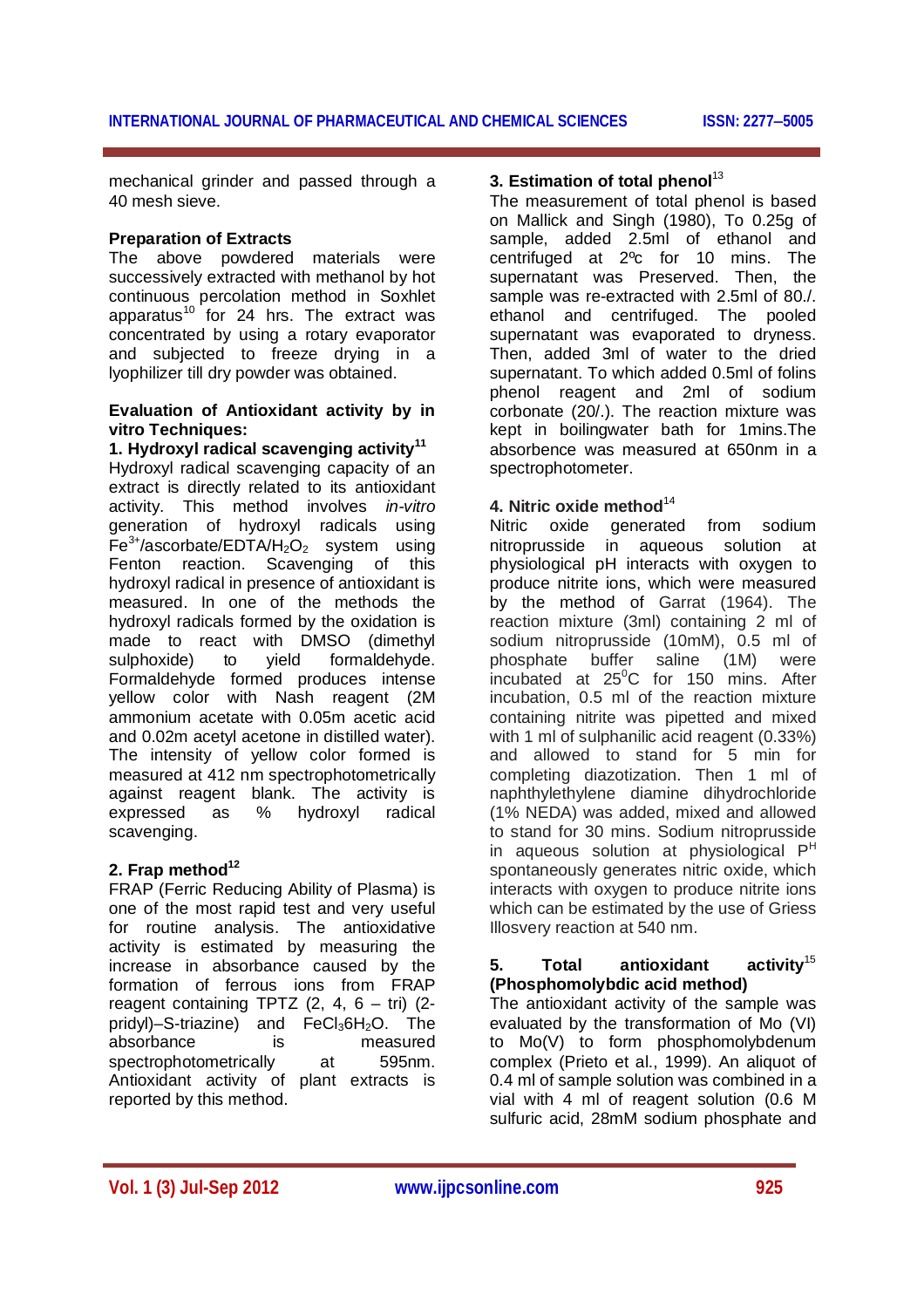4 mM ammonium molybdate). These vials were capped and incubated in a water bath at 95°c for 90 min. After the samples had cooled to room temperature, the to room temperature, the absorbance of the mixture was measured at 695 nm against a blank. The antioxidant activity was expresses relative to that of ascorbic acid.

# **6. Estimation of flavonoid method**<sup>16</sup>

0.2g of the plant material was ground with ethanol-water in two different ratios namely 9:1 and 1:1 respectively. The homogenate was filtered and these two ratios were obtained. This was evaporated to dryness until most of the ethanol has removed. The resultant aquous extract was extracted in a separating funnel with hexane or

chloroform. The solvent extracted aquous layer was concentrate.0.5

# **RESULT AND DISCUSSION 1. Hydroxy radical method**

Freeradical scavenging activity of the methanolic extract of *Teramnus labialis (Linn.)* studies was determined by hydroxyl radical method.The free radical scavenging potential shown maximum activity is 65.71 at 1000µg/ml for as Standard (ascorbate) was found to be 54.00 at 1000 µg/ml. The IC<sup>50</sup> of the methanol extract of *Teramnus labialis (Linn.)* and standard (Ascorbate) was found to be 230µg/ml and 410µg/ml better antioxidant is respectively.

| S. No. | Concentration (ug/ml) | % of activity $(\pm$ SEM)   |                             |
|--------|-----------------------|-----------------------------|-----------------------------|
|        |                       | Sample (Methanolic extract) | <b>Standard (Ascorbate)</b> |
|        | 125                   | 22.11±0.04                  | 27.63±0.076                 |
|        | 250                   | 47.34±0.08                  | $33.53 + 0.054$             |
|        | 500                   | $53.52 \pm 0.05$            | 59.12±0.022                 |
|        | 1000                  | 65.71±0.04                  | 54.00±0.014                 |
|        |                       | $IC_{50} = 420 \mu g/ml$    | $IC_{50} = 410 \mu g/ml$    |

**Table 1: Antioxidant Effect of tuberous root of Methanolic extract of**  *Teramnus labialis (Linn.)* **on Hydroxy radical method**

**\*All values are expressed as mean ± SEM for three determinations**

# **2. Frap method**

Freeradical scavencing activity of the methanolic extract of *Teramnus labialis (Linn.)* was determined by FRAP method. The antioxidant of scavenging activity of free radical potential shown maximum activity is 78.66 at 1000µg/ml for as

Standard (Ascorbate) was found to be 98.07 at 1000  $\mu$ g/ml. The IC<sub>50</sub> of the methanol extract of *Teramnus labialis (Linn.)* and standard (Ascorbate) was found to be 180µg/ml and 50µg/ml in better antioxidant is respectively.

| Table 2: Antioxidant Effect of tuberous root of Methanolic |
|------------------------------------------------------------|
| extract of Teramnus labialis (Linn.) on FRAP method        |

|        | Concentration<br>$(\mu g/ml)$ | % of activity (±SEM)       |                 |  |
|--------|-------------------------------|----------------------------|-----------------|--|
| S. No. |                               | <b>Sample</b>              | <b>Standard</b> |  |
|        |                               | (Methanolic extract)       | (Ascarbate)     |  |
|        | 125                           | 32.47±0.04                 | 72.04±0.014     |  |
| っ      | 250                           | 45.11±0.02                 | 82.05±0.034     |  |
| 3      | 500                           | 61.84±0.05                 | 86.04±0.026     |  |
|        | 1000                          | 78.66±0.03                 | 98.07±0.041     |  |
|        |                               | $IC_{50}$ = 180 $\mu$ g/ml | $IC50=50µq/ml$  |  |

**\***All values are expressed as mean ± SEM for three determinations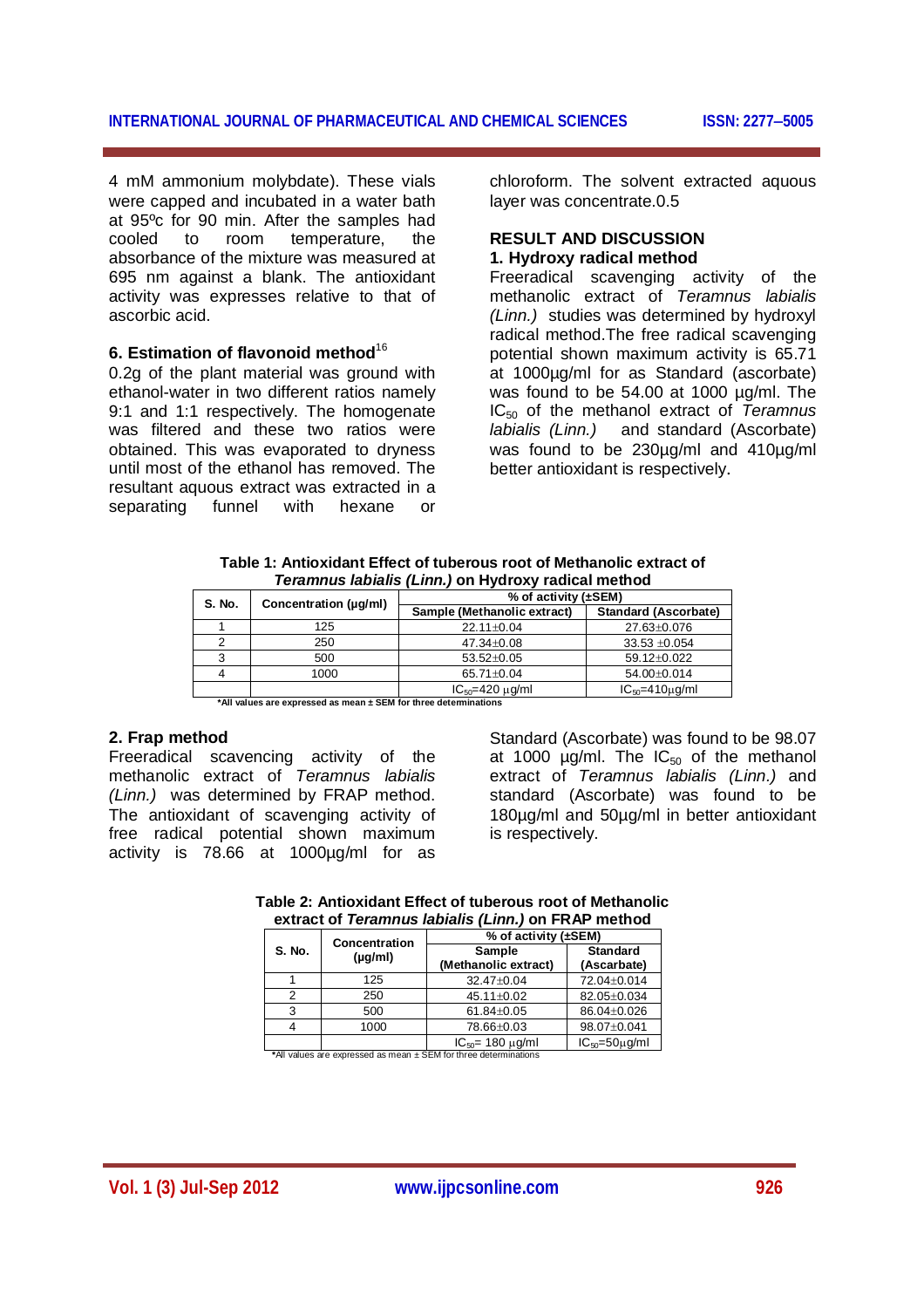#### **3. Estimation of total Phenol**

Free radical scavenging activity of the methanolic extract of *Teramnus labialis (Linn.)* was determined by estimation of total phenol. The maximum Estimation of total phenol scavenging activity of 8.176mg/g respectively.

#### **Table 3: Antioxidant Effect of tuberous root of Methanolic extract of** *Teramnus labialis (Linn.)* **on Estimation of total phenol**

| S. No.                                                           | <b>Extract</b>                               | <b>Total Phenolic compound</b><br>(mg/g Catechol) | Total phenolic content ±SEM |  |
|------------------------------------------------------------------|----------------------------------------------|---------------------------------------------------|-----------------------------|--|
|                                                                  |                                              | 8.12                                              |                             |  |
|                                                                  | Methanolic Extract Teramnus labialis (Linn.) | 8.23<br>8.18                                      | $8.176 \pm 0.03$            |  |
| *All values are expressed as mean ± SEM for three determinations |                                              |                                                   |                             |  |

# **4. Nitric oxide method**

Free radical scavenging activity of the methanolic extract of *Teramnus labialis (Linn.)* was determined by nitric oxide method. The free radical scavenging potential shown maximum activity is 57.23%

at 1000µg/ml for as Standard (ascorbate) was found to be 62% at 1000 µg/ml. The IC<sup>50</sup> of the methanol extract of *Teramnus labialis (Linn.)* and standard (ascorbate) was found to be 760µg/ml and 410µg/ml better antioxidant is respectively.

|        |                              | % of activity $(\pm$ SEM)             |                      |
|--------|------------------------------|---------------------------------------|----------------------|
| S. No. | Concentration<br>$(\mu q/m)$ | <b>Sample</b><br>(Methanolic extract) | Standard (ascorbate) |
|        | 125                          | $32.65 \pm 0.02$                      | 27.63±0.076          |
|        | 250                          | $43.21 \pm 0.19$                      | $31.53 + 0.054$      |
|        | 500                          | 48.11±0.02                            | 55.12±0.022          |
|        | 1000                         | 57.23±0.06                            | 62.00±0.014          |

 $1000$   $57.23 \pm 0.06$   $62.00 \pm 0.014$ 

#### **Table 4: Antioxidant activity of tuberous root of Methanolic extract of**  *Teramnus labialis (Linn.)* **by nitric oxide free radical scavenging method**

 $IC_{50} = 760 \mu g/ml$   $IC_{50} = 410 \mu g/ml$ **\***All values are expressed as mean ± SEM for three determinations

#### **5. Total antioxidant method**

Total antioxidant activity of the methanolic extract of *Teramnus labialis (Linn.)* was determined by phosphomolybdate method. The free radical scavenging potential shown maximum activity is 81.30% at 1000µg/ml

for as Standard (ascorbate) was found to be66 % at 1000  $\mu$ g/ml. The IC<sub>50</sub> of the methanol extract of *Teramnus labialis (Linn.)* and standard (ascorbate) was found to be 180µg/ml and 410µg/ml better antioxidant is respectively.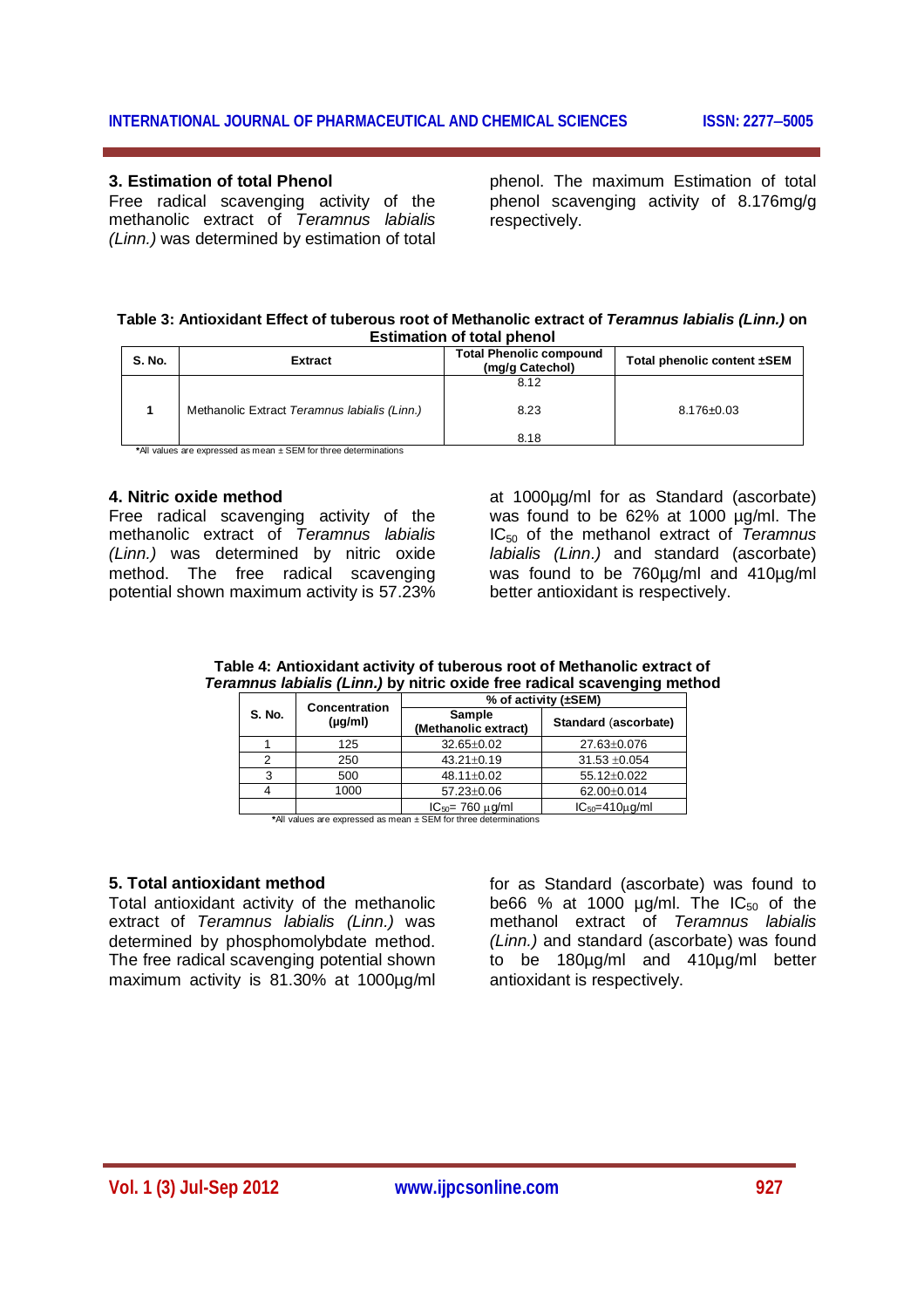|        | Concentration<br>$(\mu g/m)$ | % of activity (±SEM)           |                          |
|--------|------------------------------|--------------------------------|--------------------------|
| S. No. |                              | Sample<br>(Methanolic extract) | Standard (ascorbate)     |
|        | 125                          | 49.92±0.02                     | 27.63±0.076              |
| າ      | 250                          | 68.49±0.02                     | $31.53 + 0.054$          |
|        | 500                          | 74.85±0.03                     | 60.12±0.022              |
|        | 1000                         | 81.30±0.15                     | 66.00±0.014              |
|        |                              | $IC_{50} = 180 \mu g/ml$       | $IC_{50} = 410 \mu q/ml$ |

**Table 5: Antioxidant activity of tuberous root of Methanolic extract of** *Teramnus labialis (Linn.)* **by Phosphomolybdate method** 

**\***All values are expressed as mean ± SEM for three determinations

# **6. Estimation of flavonoid method**

The flavonoid content of methanol extract of whole plant of *Teramnus labialis (Linn.)* was presented table 6. Based on the report of methanolic extract of whole plant of *Teramnus labialis (Linn.)* was found 2.502mg/g of flavonoid compound.

|  |  | Table 6: Flavonoid content of Methanolic extract of Teramnus labialis (Linn.) |  |  |
|--|--|-------------------------------------------------------------------------------|--|--|
|--|--|-------------------------------------------------------------------------------|--|--|

| S. No. | <b>Extract</b>                                  | flavonoid compound (mg/g) | <b>Flavonoid compound</b><br>±SEM |
|--------|-------------------------------------------------|---------------------------|-----------------------------------|
|        | Methanolic extract of Teramnus labialis (Linn.) | 2.524<br>2.498<br>2.486   | $2.502 \pm 0.05$                  |

**\***All values are expressed as mean ± SEM for three determinations

# **CONCLUSION**

Searching plant sources may bring new natural products into pharmaceutical, cosmetic and food production. In the present work, the high antioxidant capacity observed for methanolic extract of whole plant of *Teramnus labialis (Linn.)* suggest that it may play a role in preventing human diseases in which free radicals are involved, such as cancer, ageing and cardiovascular diseases. Therefore, it is suggested that this plant could be used as an additive in the food industry providing good protection against oxidative damage.

# **REFERENCES**

- 1. Adedapol AA, Jimoh FO, Afolayan AJ and Masika PJ. Antioxidant properties of the methanol extracts of the leaves and stems of *Celtis Africana*. Rec Nat Prod. 2009;3:23-31.
- 2. Halliwell B. Advances in pharmacology. 1997;38:3-17.
- 3. viswanathan MB, Thangadurai D, Tamil vendan K and Ramesh N. Chemical analysis and nutritional assessement of teramnes labialis,

Plant Foods For Human Nutrition. 1999;54:345-352.

- 4. Pineda M and Aguilar M. Anal Biochem. 1999;269:337-341.
- 5. Fort DM, Rao K, Jolad SD, Luo J, Carlson Antihyperglycemic activity of Teramnus labialis. Phytomedicine. 2000;6(6):465-7.
- 6. Sridhar C, Krishnaraju AV and Subbaraju GV. Antiinflamamatory constituents of teramus labialis. Indian J Pharm.sci. 2006;68(1):111-114.
- 7. Yadava RN and Jain S. A noval bioactive flavonol glycoside from teramnus labialis. Nat Prod Res. 2004; 18(6):537-42.
- 8. Harborne JB. Phytochemical methods 11 Edn. In Chapman &, Hall. New York: 1984:4-5.
- 9. Waynforth BH. Injection technique*s.*  Experimental and surgical techniques in the rats, Academic Press, London, 1980:3.
- 10. Elizabeth K and Rao MNA. Oxygen radical scavenging activity of curcumin. Int J Pharm. 1990;58:237- 240.